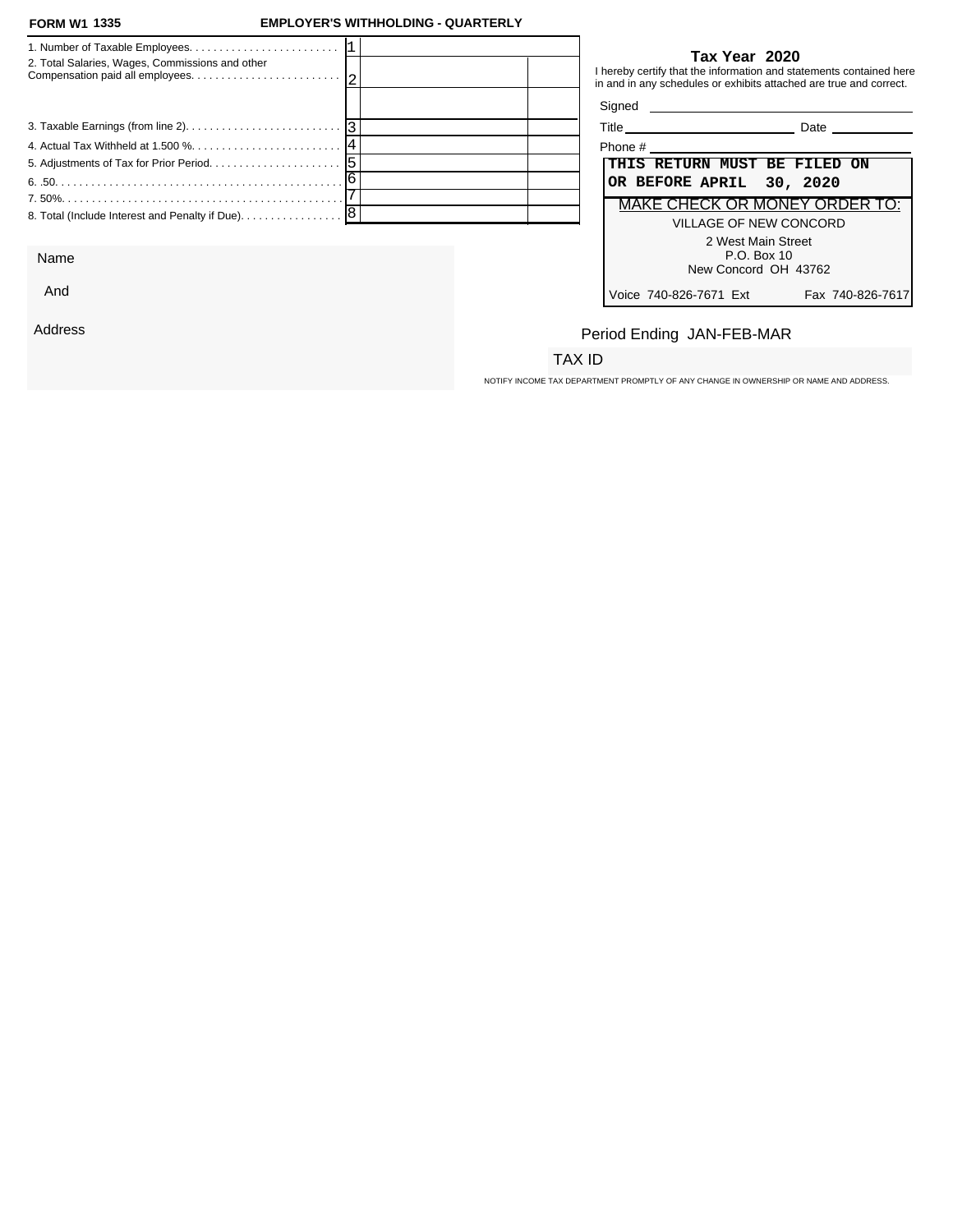#### **FORM W1 1335**

And

Address

### **FORM W1 EMPLOYER'S WITHHOLDING - QUARTERLY**

| 2. Total Salaries, Wages, Commissions and other | Tax Year 2020<br>I hereby certify that the information and statements contained here<br>in and in any schedules or exhibits attached are true and correct. |
|-------------------------------------------------|------------------------------------------------------------------------------------------------------------------------------------------------------------|
|                                                 | Signed                                                                                                                                                     |
|                                                 | Title<br>Date                                                                                                                                              |
|                                                 | Phone $#$                                                                                                                                                  |
|                                                 | THIS RETURN MUST BE FILED ON                                                                                                                               |
|                                                 | OR BEFORE JULY 31, 2020                                                                                                                                    |
|                                                 | MAKE CHECK OR MONEY ORDER TO:                                                                                                                              |
|                                                 | <b>VILLAGE OF NEW CONCORD</b>                                                                                                                              |
|                                                 | 2 West Main Street                                                                                                                                         |
| Name                                            | P.O. Box 10                                                                                                                                                |

### **Tax Year 2020**

| Phone #                 |                               |
|-------------------------|-------------------------------|
|                         | THIS RETURN MUST BE FILED ON  |
| OR BEFORE JULY 31, 2020 |                               |
|                         | MAKE CHECK OR MONEY ORDER TO: |
|                         | VILLAGE OF NEW CONCORD        |
|                         | 2 West Main Street            |
|                         | P.O. Box 10                   |
|                         | New Concord OH 43762          |
| Voice 740-826-7671 Ext  | Fax 740-826-7617              |

# Period Ending APR-MAY-JUN

## TAX ID

NOTIFY INCOME TAX DEPARTMENT PROMPTLY OF ANY CHANGE IN OWNERSHIP OR NAME AND ADDRESS.

| <b>FORM W1 1335</b>                             | <b>EMPLOYER'S WITHHOLDING - QUARTERLY</b> |                                                                                                                                                            |
|-------------------------------------------------|-------------------------------------------|------------------------------------------------------------------------------------------------------------------------------------------------------------|
| 2. Total Salaries, Wages, Commissions and other |                                           | Tax Year 2020<br>I hereby certify that the information and statements contained here<br>in and in any schedules or exhibits attached are true and correct. |
|                                                 |                                           | Signed <b>Signed</b>                                                                                                                                       |
|                                                 |                                           |                                                                                                                                                            |
|                                                 |                                           | THIS RETURN MUST BE FILED ON                                                                                                                               |
|                                                 |                                           | OR BEFORE OCTOBER 31, 2020                                                                                                                                 |
|                                                 |                                           | <b>MAKE CHECK OR MONEY ORDER TO:</b>                                                                                                                       |
| 8. Total (Include Interest and Penalty if Due). | 8                                         | <b>VILLAGE OF NEW CONCORD</b>                                                                                                                              |
| Name                                            |                                           | 2 West Main Street<br>P.O. Box 10<br>New Concord OH 43762                                                                                                  |
| And                                             |                                           | Fax 740-826-7617<br>Voice 740-826-7671 Ext                                                                                                                 |
| Address                                         |                                           | Period Ending JUL-AUG-SEP                                                                                                                                  |
|                                                 |                                           | TAX ID                                                                                                                                                     |
|                                                 |                                           | NOTIFY INCOME TAX DEPARTMENT PROMPTLY OF ANY CHANGE IN OWNERSHIP OR NAME AND ADDRESS.                                                                      |